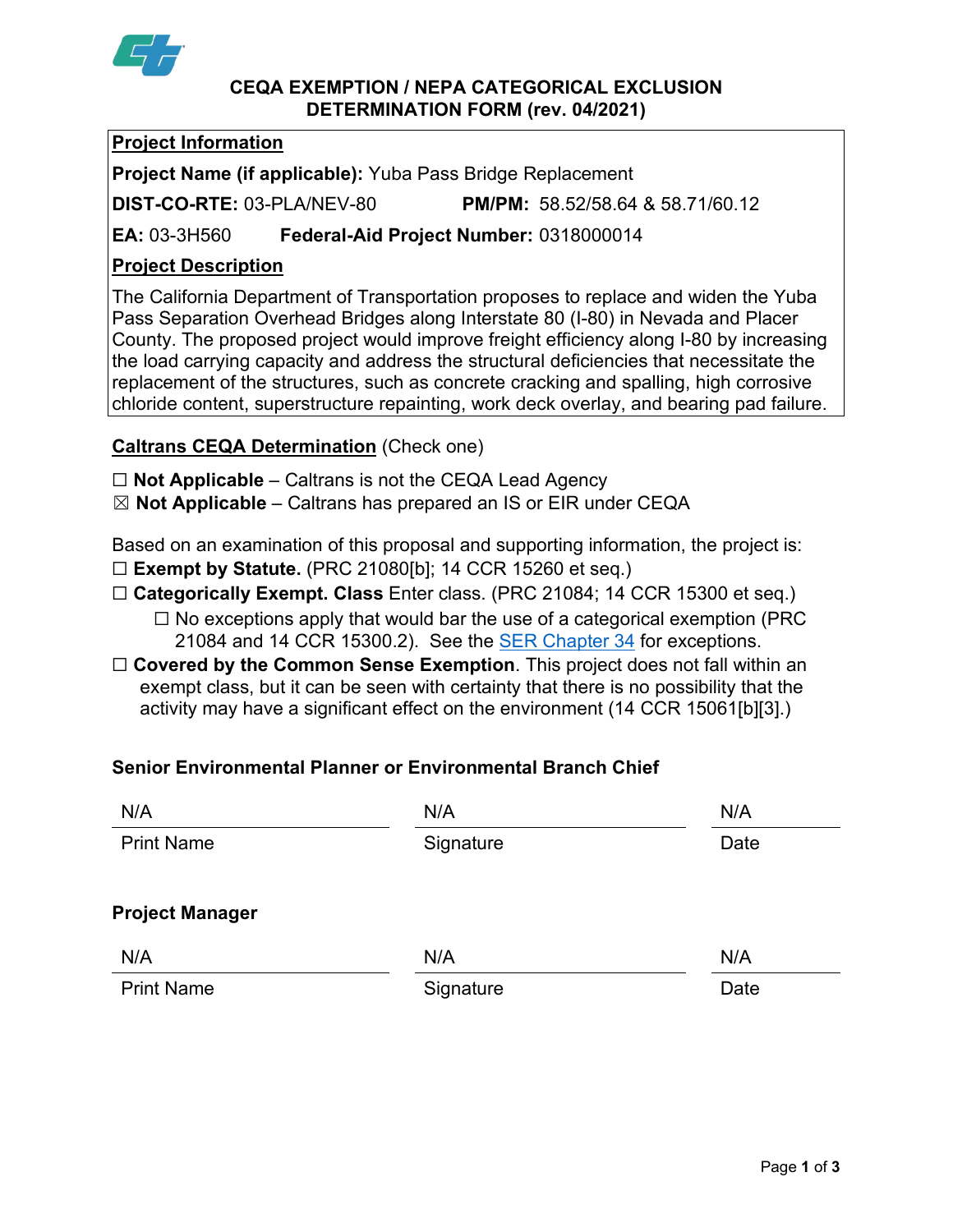

# **Caltrans NEPA Determination** (Check one)

### ☐ **Not Applicable**

Caltrans has determined that this project has no significant impacts on the environment as defined by NEPA, and that there are no unusual circumstances as described in 23 CFR 771.117(b). See [SER Chapter 30](https://dot.ca.gov/programs/environmental-analysis/standard-environmental-reference-ser/volume-1-guidance-for-compliance/ch-30-categorical-exclusions#exception) for unusual circumstances. As such, the project is categorically excluded from the requirements to prepare an EA or EIS under NEPA and is included under the following:

☒ **23 USC 326:** Caltrans has been assigned, and hereby certifies that it has carried out the responsibility to make this determination pursuant to 23 USC 326 and the Memorandum of Understanding dated April 18, 2019, executed between FHWA and Caltrans. Caltrans has determined that the project is a Categorical Exclusion under:

#### ☐ **23 CFR 771.117(c): activity (c)()**

☒ **23 CFR 771.117(d): activity (d)(13)**

☐ **Activity Enter activity number listed in Appendix A of the MOU between FHWA and Caltrans**

□ 23 USC 327: Based on an examination of this proposal and supporting information, Caltrans has determined that the project is a Categorical Exclusion under 23 USC 327. The environmental review, consultation, and any other actions required by applicable Federal environmental laws for this project are being, or have been, carried out by Caltrans pursuant to 23 USC 327 and the Memorandum of Understanding dated December 23, 2016 and executed by FHWA and Caltrans.

#### **Senior Environmental Planner or Environmental Branch Chief**

Print Name **Signature Date Date** 

Hannah Clark  $\forall$ annah Clark 4/27/22

# **Project Manager/ DLA Engineer**

Print Name **Signature Construction Construction** Date

Sam Vandell  $\sim$   $\sim$   $\sim$   $\sim$   $\sim$   $\sim$   $\sim$  4/27/22

**Date of Categorical Exclusion Checklist completion (if applicable):** Enter date **Date of Environmental Commitment Record or equivalent:** Enter date

Briefly list environmental commitments on continuation sheet if needed (i.e., not necessary if included on an attached ECR). Reference additional information, as appropriate (e.g., additional studies and design conditions).